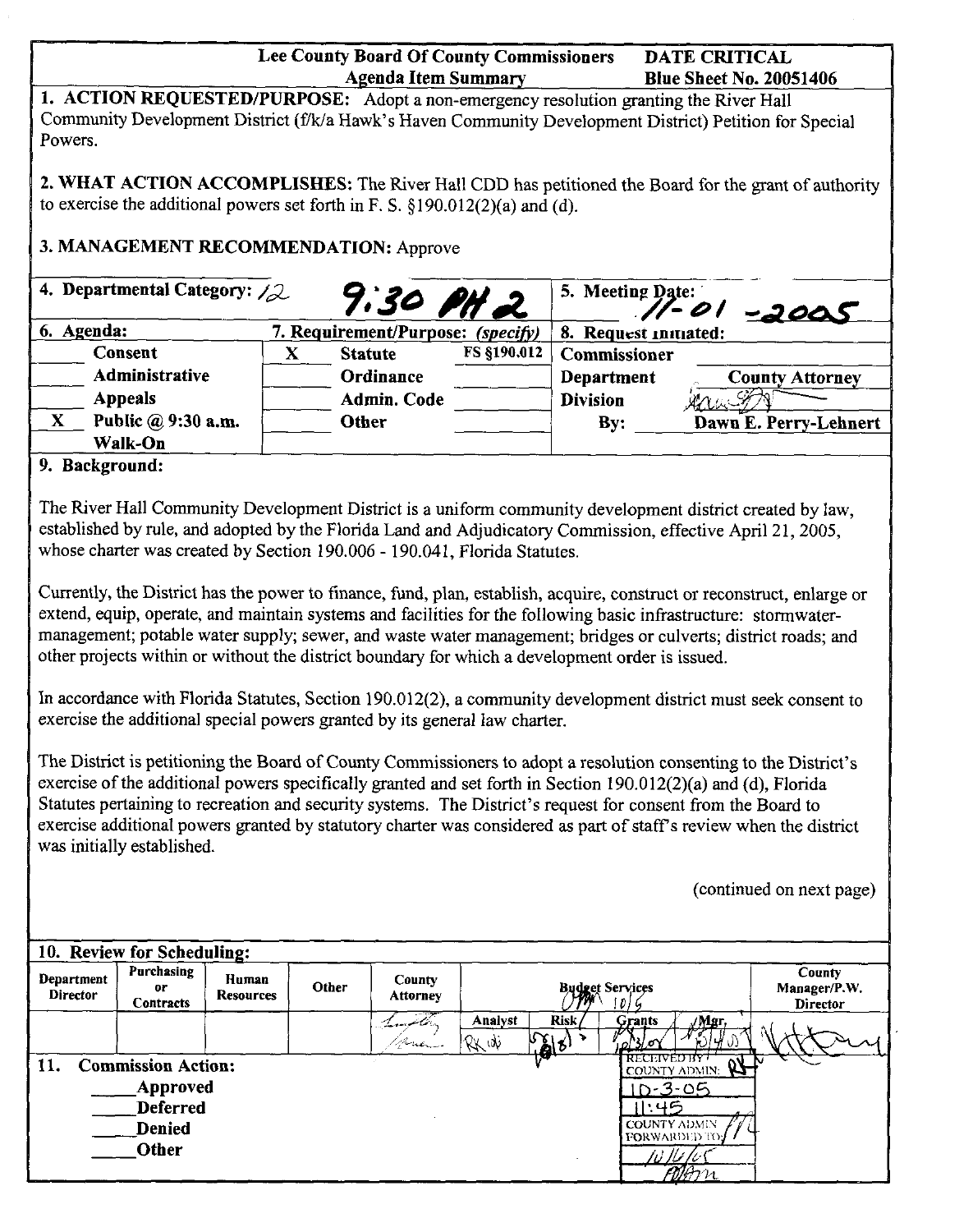Blue Sheet No. 20051406 Page Two Re: River Hall UCDD's Petition for Special Powers

#### **9. BACKGROUND (continued):**

Because, the District is currently a functioning entity, the focus of the inquiry at the public hearing should be on whether any matter has changed since the District was created and established that would render consent to the exercise of additional powers inappropriate. Staff has reviewed the six factors set forth in Section 190.00S(l)(e), Florida Statutes, in connection with the operation of the District since April 21, 2005 and finds no change in circumstance or condition relevant to those factors that is inconsistent with consent to the exercise of these special powers. The District's request is not inconsistent with, and will always be subject to, the Lee County Comprehensive Plan and all related land development regulations.

The County Attorney's Office and Community Development Planning staff, as evidenced by their attached report, recommend that the Board of County Commissioners adopt and enact the attached resolution consenting to the River Hall Community Development District exercise the special powers set forth in Section 190.012(2)(a) and (d), Florida Statutes.

Attachments:

Planning Staff Analysis Resolution Consenting to Exercise of Requested Special Powers

S:\LU\Jch\JCH UCDD\River Hall CDD (Special Powers)\PH-Blue Sheet-River Hall Special Powers.wpd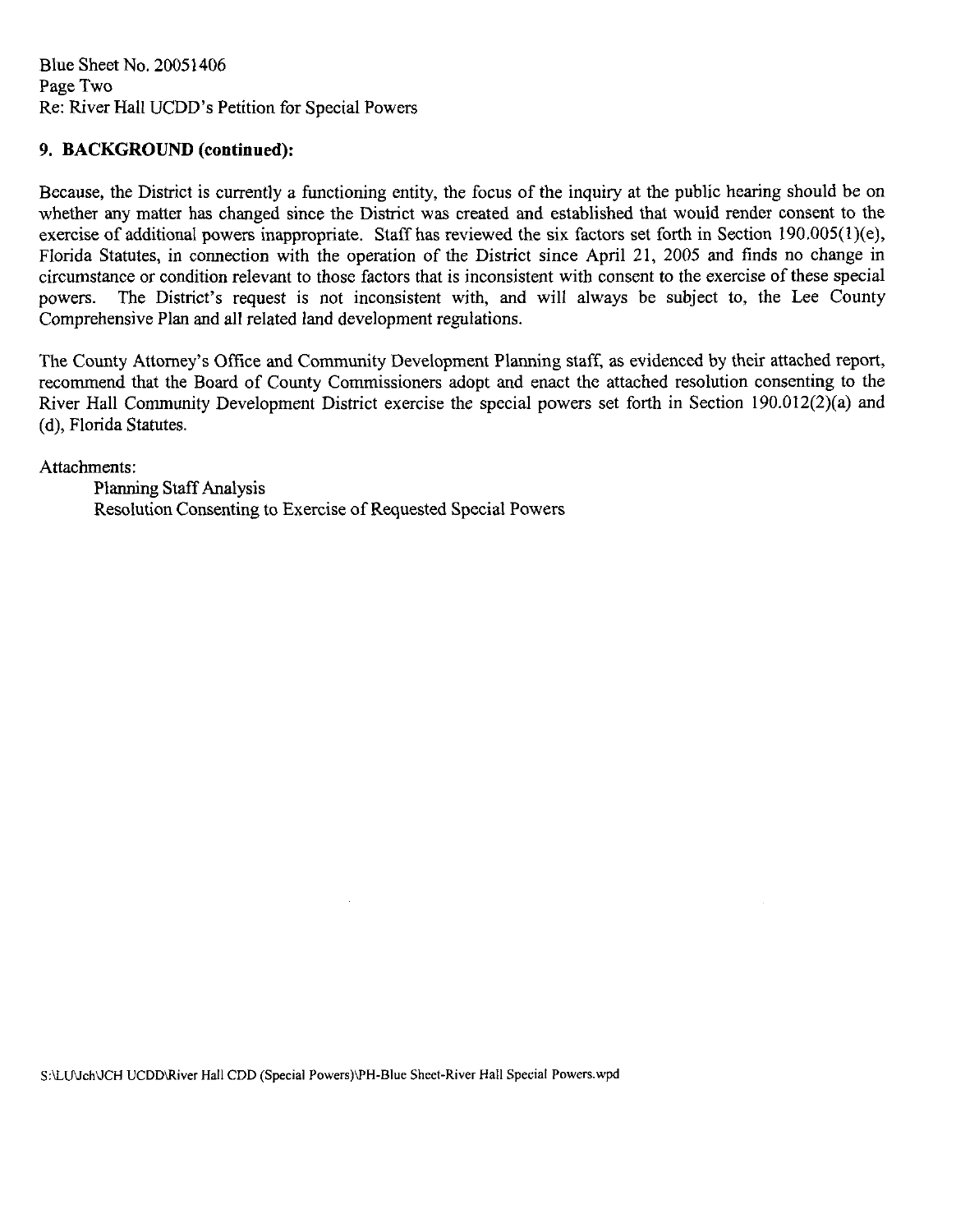#### **ANALYSIS OF THE RIVER HALL UNIFORM COMMUNITY DEVELOPMENT DISTRICT PETITION TO PROVIDE ADDITIONAL POWERS**

**Prepared for Board of County Commissioners by Lee County Division of Planning August 31, 2005** 

The Uniform Community Development District Act was originally adopted in 1980. The act sets forth the procedure for the establishment and amendment of such a district, the district's powers and duties for public improvements and community facilities, and additional special powers that the district may petition for. The River Hall Community Development District (previously lmown as Hawks Haven) was established by the Florida Land and Water Adjudicatory Commission through Rule 42YY-l, Florida Administrative Code on April 21, 2005.

The River Hall Community Development District, hereafter called "District", has petitioned the Lee County Board of County Commissioners to adopt an ordinance consenting to the exercise of certain optional special powers.

The District has its offices located at 3434 Colwell Avenue, Suite 200, Tampa, Florida, 33614. The Chairman of the Board of Supervisors is James Harvey. The property within the district is located on approximately 1,926 acres of land and is located in Lee County, Florida, lying within Sections 25, 26, 27, 34, 35, and 36, Township 43 South, Range 26 East. The land area is bounded on the West by the Hawk's Preserve subdivision, the Portico RPD, and the Buckingham 320 RPD, on the North by State Road 80, undeveloped property, and the Oak Creek subdivision, on the East by conservation lands, and on the South by lots in Lehigh Acres.

When approved, the District was granted the power to finance, fund, plan, establish, acquire, construct or reconstruct, enlarge or extend, equip, operate, and maintain systems and facilities for the following basic infrastructure: water management; water supply, sewer, and waste water management; bridges or culverts; district roads; and other projects within or without the district boundary for which a Development Order is issued.

A petition to grant additional powers was received by Lee County from the District on August 2, 2005. Lee County Planning staff has reviewed the petition and finds it to be sufficient. At this time, the District has petitioned the Board of County Commissioners to conduct a hearing for the purpose of adopting an ordinance that will consent to the exercise by the District of the additional powers specifically granted in and set forth in Section 190.012 (2){a) and (d), Florida Statutes. These powers give the District the ability to plan, establish, acquire, construct orreconstruct, enlarge or extend, equip, operate, and maintain additional systems and facilities for: parks and facilities for indoor and outdoor recreational, cultural, and educational uses; and, for security, including, but not limited to, guard houses, fences and gates, electronic-intrusion detection systems, and patrol cars. The statutes specifically prohibit the district from exercising any police powers, but the district may contract with the appropriate governmental agency for an increased level of such services within the district boundary.

RIVER HALL UCDD - ADDITIONAL POWERS Page 1 of 2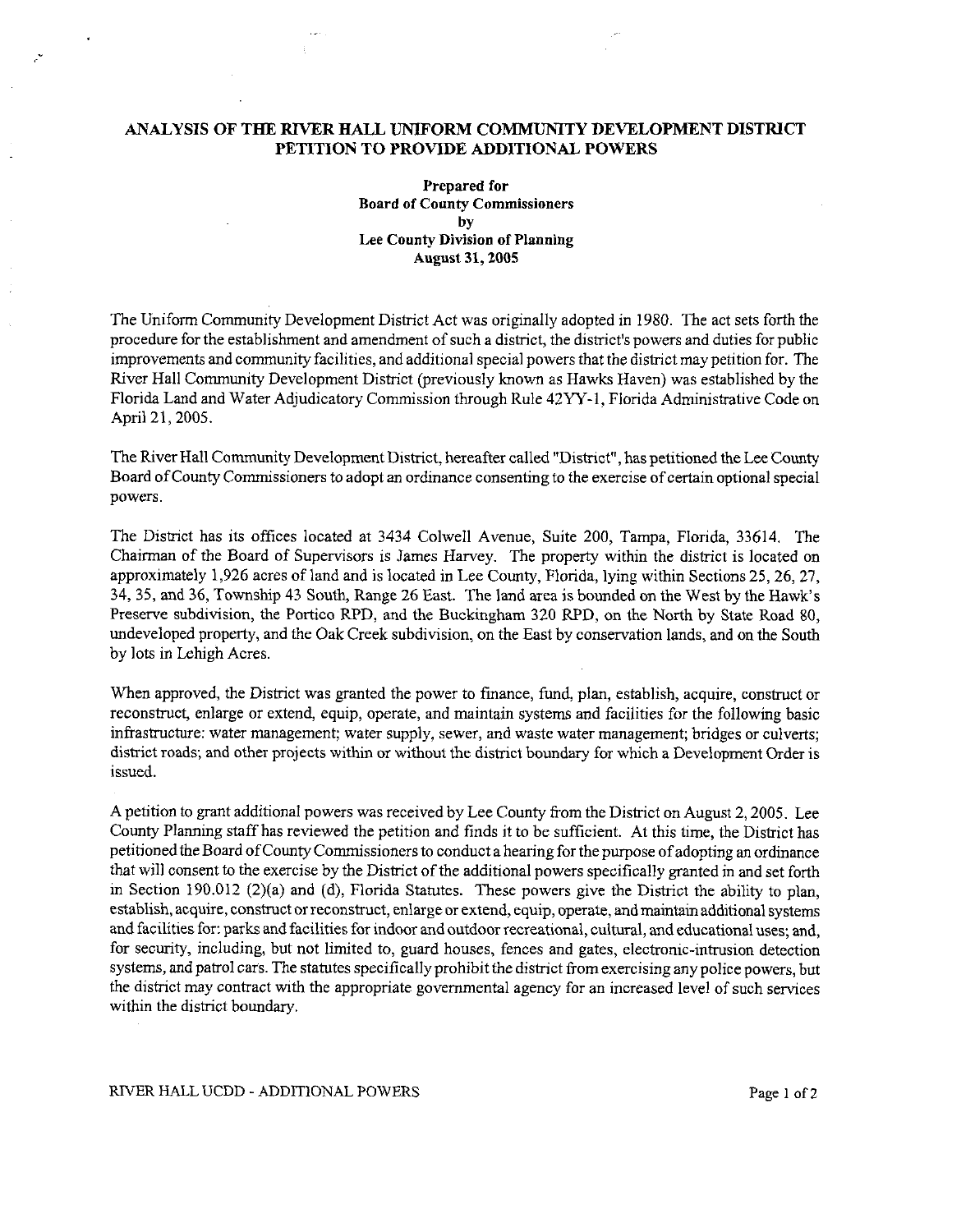At the subject hearing the focus of the inquiry will not be the appropriateness of the established district, rather, the focus will be on whether any matter has changed since the district was created and established which would render the consent to the exercise of additional powers inappropriate. Staff has reviewed the six factors set forth in 190.005 (1) (e) Florida Statues in connection with the operation of the District since April 21, 2005 and can find no change in circumstance or condition relevant to those factors which would be inconsistent with consenting to the exercise of these granted powers. In addition staff finds that granting these powers will afford benefits to the people owning property within the district.

The District's request for consent by the County to exercise additional powers granted by statutory charter is not inconsistent with, and shall always be subject to, the Lee County Comprehensive Plan and aJI of the County's related land development regulations.

Planning staff recommends that the Lee County Board ofCounty Commissioners adopt an ordinance granting the River Hall Community Development District the ability to exercise the optional special powers as listed under F.S. Section 190.012(2)(a) and (d).

#### RIVER HALL UCDD - ADDITIONAL POWERS Page 2 of 2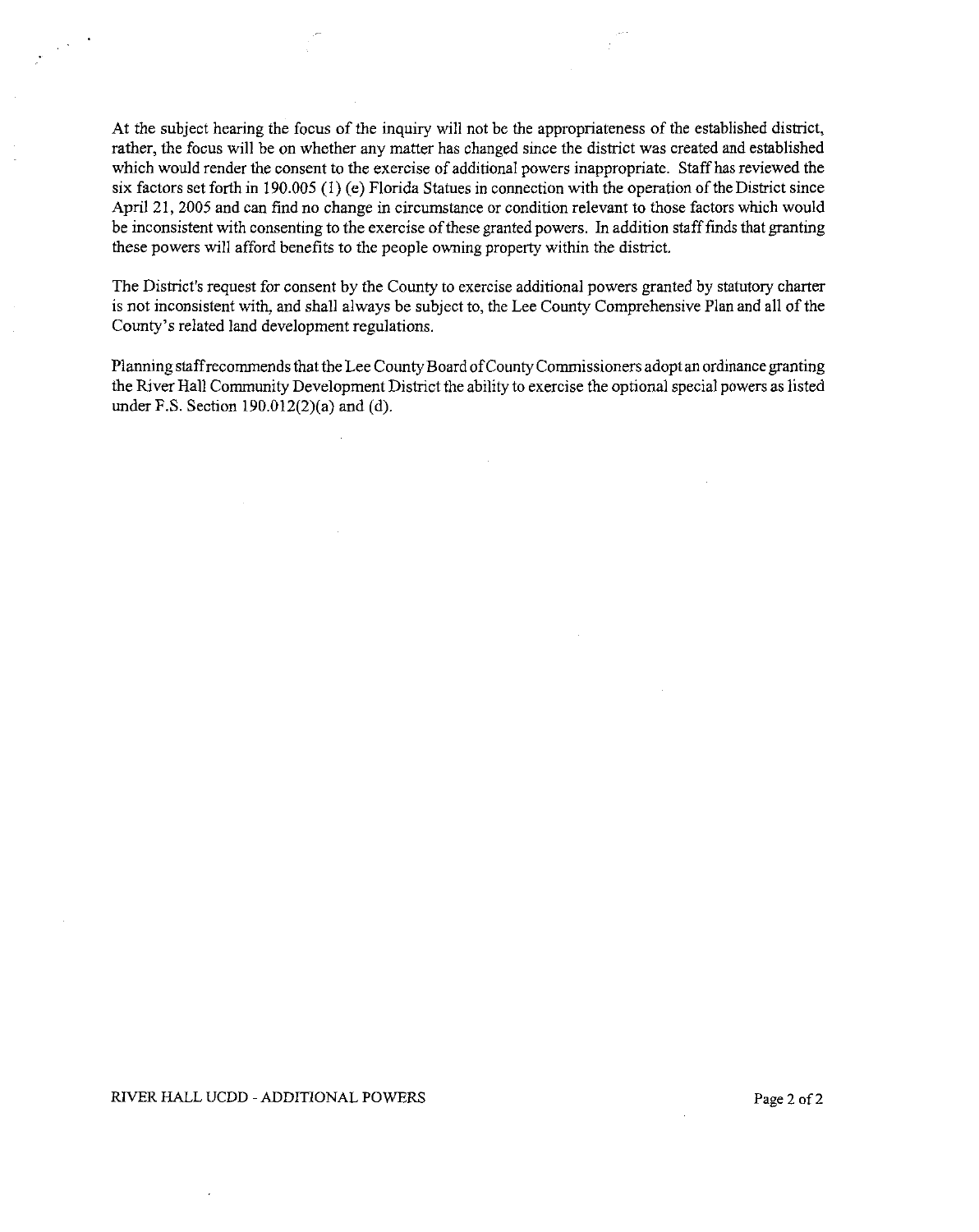#### LEE COUNTY RESOLUTION NO.

A RESOLUTION CONSENTING TO THE EXERCISE, BY RIVER HALL COMMUNITY DEVELOPMENT DISTRICT (f/k/a HAWK'S HAVEN COMMUNITY DEVELOPMENT DISTRICT), OF CERTAIN SPECIAL POWERS GRANTED TO THE DISTRICT IN SECTION 190.012 (2) (a) AND (d),FLORIDA STATUTES; PROVIDING FOR CONFLICT AND SEVERABILITY; AND PROVIDING FOR AN EFFECTIVE DATE.

WHEREAS, the River Hall Community Development District, f/k/a Hawk's Haven Community Development District (District) has been created by law and established pursuant to Rule 42-YY-1 adopted under Chapter 190 by the Florida Land and Water Adjudicatory Commission; and

WHEREAS, the District became effective on April 21, 2005, and is active and in good legal standing; and

WHEREAS, pursuant to Section 190.012, Florida Statutes, part of the District charter grants to the community development district numerous special powers, but provides that the County must consent to the exercise by the District of those special powers in Section 190.012 (2), Florida Statutes, before the District may exercise them; and

WHEREAS, on August 1, 2005, the River Hall Community Development District petitioned the Board of County Commissioners of Lee County, Florida for consent to exercise the special powers granted by Section 190.012 (2)(a) and (d), Florida Statutes; and

WHEREAS, staff review of the operations and functions of the River Hall Community Development District and all related information confirms there is no change of circumstances or conditions since the District was established, and as such consent to the exercise of the special powers set forth in the petition is appropriate; and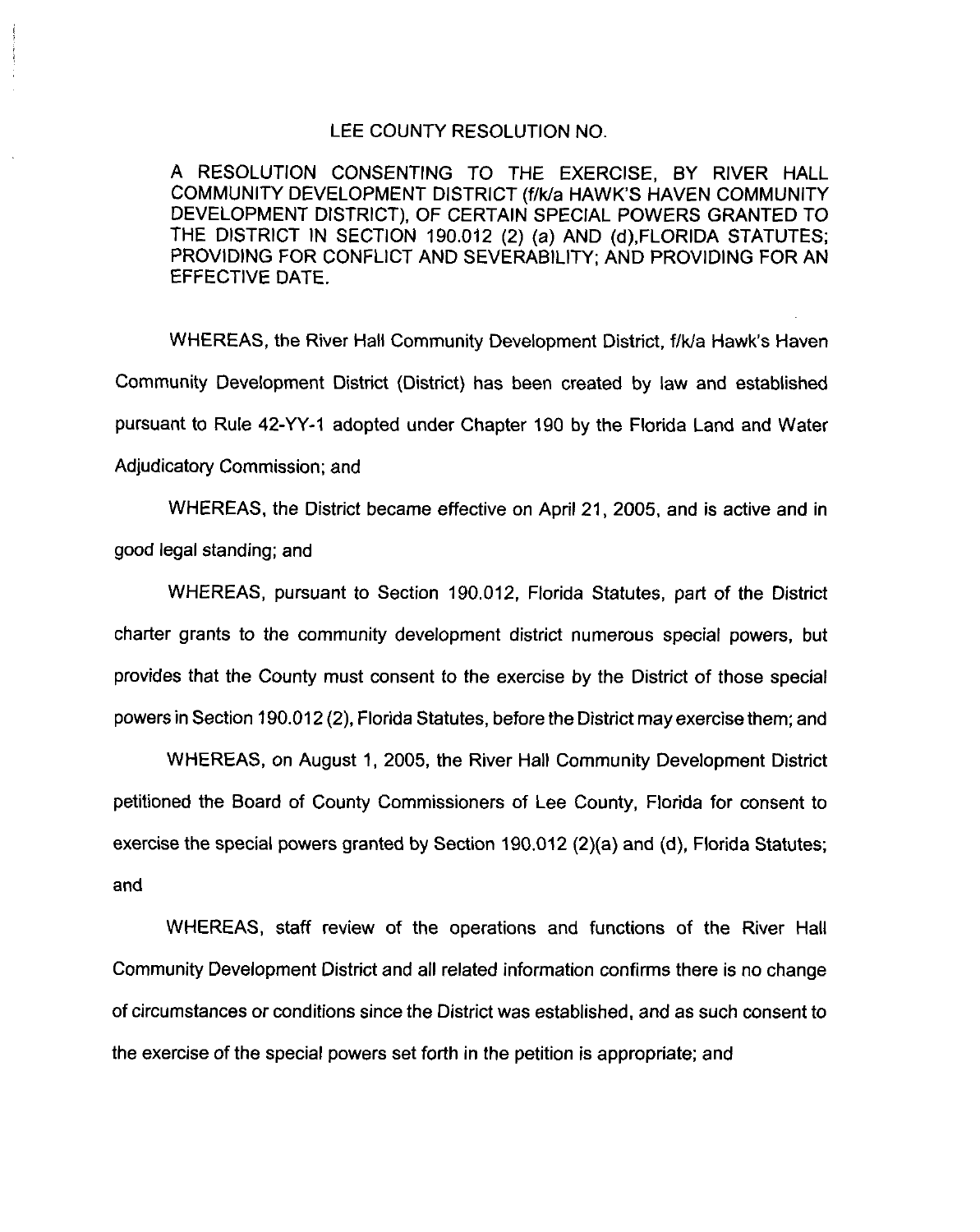WHEREAS, the Board of County Commissioner of Lee County, Florida has confirmed that the district government has the capability of providing these additional powers; and

WHEREAS, the consent to exercise the powers is not inconsistent with, will always be subject to and will comply with the Lee County Comprehensive Plan and all related regulations governing the use of land served by the District; and

WHEREAS, the Board of County Commissioners desires to consent to the exercise by River Hall Community Development Districts of these additional special powers.

NOW THEREFORE, BE IT RESOLVED BY THE BOARD OF COUNTY COMMISSIONERS OF LEE COUNTY, FLORIDA THAT:

### **SECTION ONE: AUTHORITY FOR RESOLUTION**

This Resolution is adopted pursuant to Section 190.012 (2), Florida Statues.

### **SECTION TWO: CONSENT TO THE EXERCISE OF OPTIONAL SPECIAL POWERS**

The Lee County Board of County Commissioners hereby consents to the exercise by the River Hall Community Development District of the additional special powers granted in Section 190.012 (2)(a) and (d), Florida Statutes, as part of its statutory charter.

More specifically, the District is granted by its charter and this resolution, so long as it is in compliance with, and subject to, the County plans, permits, and regulations, the power to plan, establish, acquire, construct or reconstruct, enlarge or extend, equip,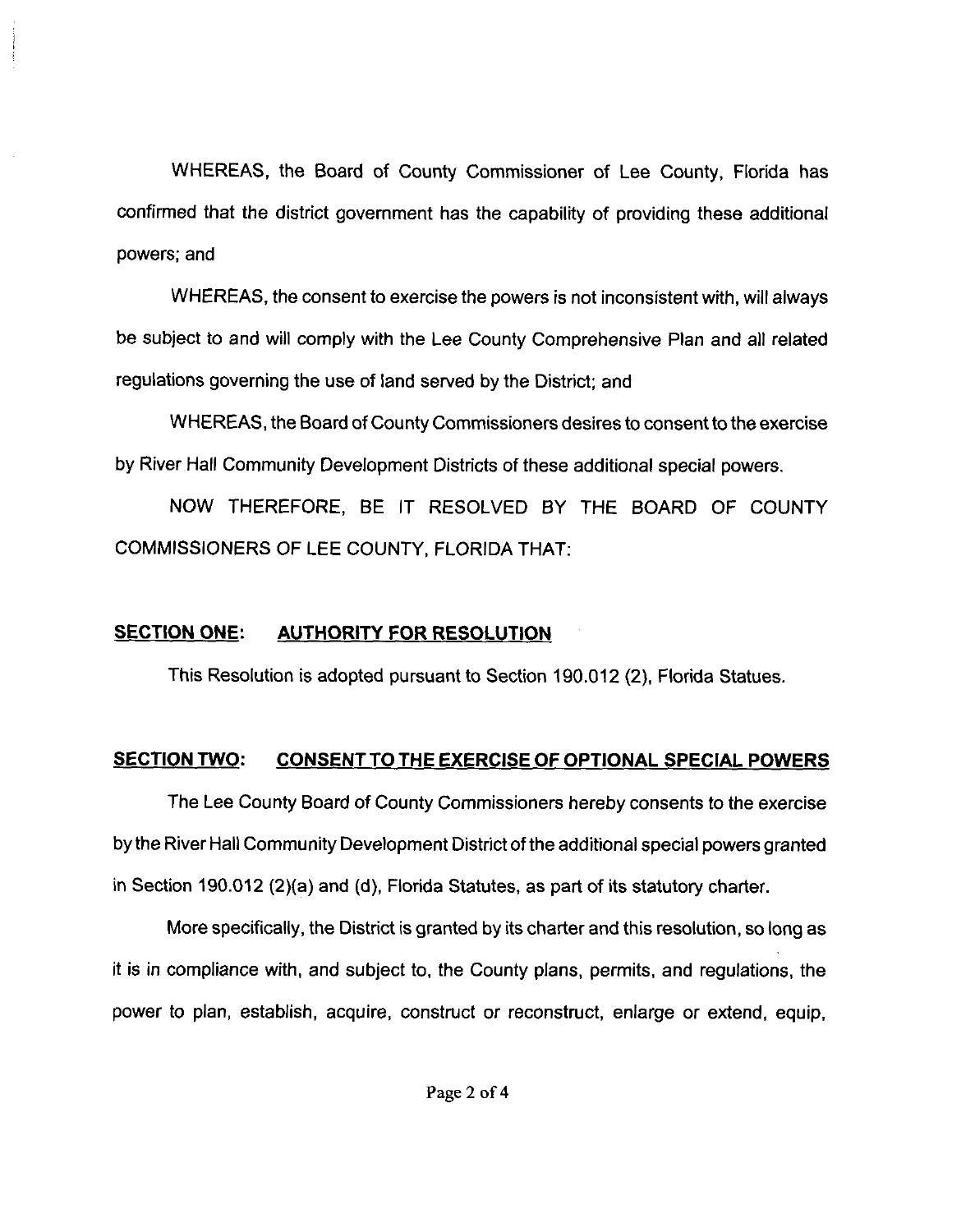operate, and maintain additional systems and facilities: for parks and facilities for indoor and outdoor recreational, cultural, and educational uses; and for security, including, but not limited to, requisite personnel and equipment.

## **SECTION THREE: STATUTORY PROVISIONS CONSTITUTING THE CHARTER DISTRICT**

The charter of the River Hall Community Development District is set forth in Sections 190.006 - 190.041, Florida Statutes.

## **SECTION FOUR: CONFLICT AND SEVERABILITY**

In the event this resolution conflicts with other ordinance or resolutions of Lee County or applicable law, the more restrictive will apply. If any phrase or portion of this ordinance is held invalid or unconstitutional by any court of competent jurisdiction, such portion shall will be deemed a separate, distinct, and independent provision and such holding will not affect the validity of the remaining portion.

# **SECTION FIVE: EFFECTIVE DATE**

This resolution will become effective upon passage.

The foregoing resolution was offered by Commissioner \_\_\_\_\_\_\_\_ who moved its adoption. The motion was seconded by Commissioner  $\frac{1}{2}$ and, being put to a vote the vote was as follows: